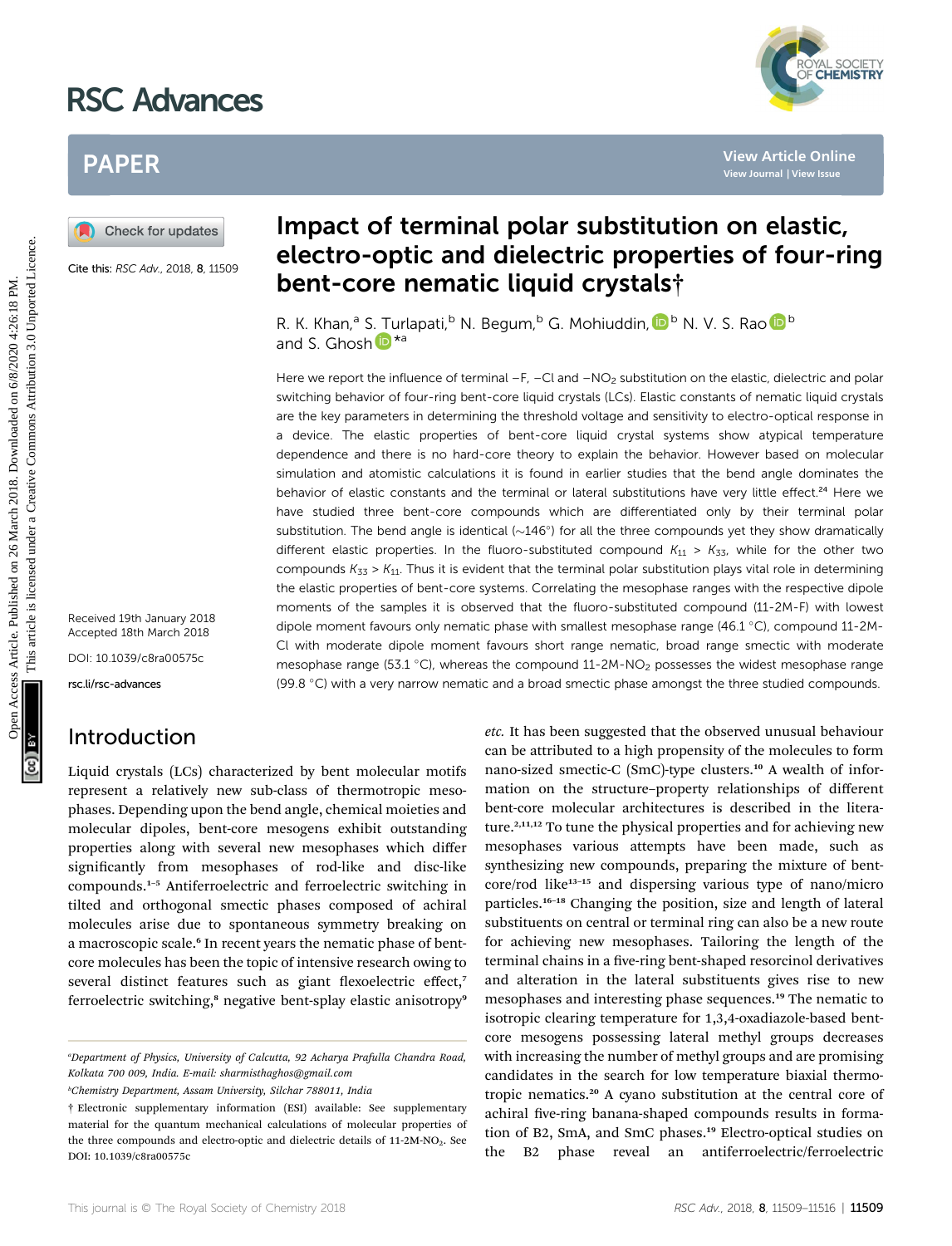switching.<sup>21</sup> The influence of lateral substituents on the central core and (or) on the terminal rings is much more pronounced for bent-core compounds than for the comparable calamitic cases. For resorcinol derivatives, Cl, Br and  $CH<sub>3</sub>$  substituents in the terminal-position of the outer rings and F, Cl, CN,  $NO<sub>2</sub>$ , CH<sub>3</sub> at different positions of the central ring depress the clearing temperature and vary the bend angle.<sup>22</sup> Occurrence and the thermal stabilization of the nematic phase mainly depend upon the nature and position of substitutions on the central core and the two rigid arms, as well as the type of linkage units. Again the nature and structure of the liquid crystalline phases of photosensitive bent-core mesogens containing five aromatic rings with 4-chlororesorcinol, 4-bromoresorcinol or 4-fluororesorcinol as the central bent unit, are greatly affected by the nature and the polarity of the substituents on the central benzene ring.<sup>23</sup> Open Access Article. Published on 26 March 2018. Downloaded on 6/8/2020 4:26:18 PM. This article is licensed under a [Creative Commons Attribution 3.0 Unported Licence.](http://creativecommons.org/licenses/by/3.0/) **[View Article Online](https://doi.org/10.1039/c8ra00575c)**

Elastic constants of nematic liquid crystals are the key parameters in determining the threshold voltage and sensitivity to electro-optical response in a device. The elastic properties of bent-core liquid crystal systems show atypical temperature dependence and there is no hard-core theory to explain the behavior. However based on molecular simulation and atomistic calculations it is found in earlier studies that the bend angle dominates the behavior of elastic constants and the terminal or lateral substitutions have very little effect.<sup>24</sup>

In this paper we report the effect of terminal polar substitution  $(-F, -Cl, -NO<sub>2</sub>)$  on the elastic, polar switching and dielectric behavior of a four-ring bent-core liquid crystals with identical bend angle. The elastic properties change significantly for different terminal substituents. The splay  $(K_{11})$  elastic constant is greater than the bend  $(K_{33})$  elastic constant for the fluorine-substituted compound throughout the nematic phase similar to other bent-core compounds observed earlier.<sup>25-28</sup> However  $K_{33} \gg K_{11}$  for the other two compounds with chlorine and nitro substitutions, comparable to calamitic LCs. We conclude that the terminal substitution plays important role in determining the elastic constants. Dielectric and electro-optical (E-O) studies reveal the existence of cybotactic clusters in the nematic phases of the compounds.

### Results and discussion

#### Optical investigation

The optical micrographs of various mesophases of the compounds are shown in Fig. 1(a–e). 11-2M-F exhibits an enantiotropic nematic  $(N)$  phase (Fig. 1(a)) whereas the other two compounds 11-2M-Cl (Fig. 1(b) and (c)) and 11-2M-NO<sub>2</sub> (Fig. 1(d and e)) possess additional smectic phases beneath the nematic phase. The fluoro-substituted compound has the highest nematic range. However the clearing temperature and mesomorphic range increases in the chloro-substituted compound (11-2M-Cl) and becomes highest in the compound with the strong electron-withdrawing nitro group  $(11-2M-NO<sub>2</sub>)$ . Quantum chemical calculations based on density functional theory (DFT) reveal that the dipole moment is lowest for the compound 11-2M-F, moderate for 11-2M-Cl and highest for 11-  $2M-NO<sub>2</sub>$  (ESI, Table S1†). Thus correlating the mesophase



Fig. 1 Optical micrographs in 5  $\mu$ m planar cell of (a) 11-2M-F in nematic phase at 135 °C, (b) 11-2M-Cl in nematic phase at 145 °C, (c) striped SmA phase of 11-2M-Cl at 135 °C, (d) nematic phase of 11-2M- $NO<sub>2</sub>$  at 170 °C and (e) striped SmA phase of 11-2M-NO<sub>2</sub> at 112 °C (the black arrow shows the rubbing direction and red arrows represent the orientations of the analyzer and polarizer).

ranges with the respective dipole moments of the samples it is evident that the compound with lowest dipole moment favours only nematic phase with smallest mesophase range  $(46.1 \degree C)$ , compound 11-2M-Cl with moderate dipole moment favours short range nematic, broad range smectic with moderate mesophase range (53.1 °C), whereas the compound 11-2M-NO<sub>2</sub> possesses the widest mesophase range (99.8  $^{\circ}$ C) with very narrow nematic and a broad smectic phase amongst the three studied compounds (Table 1).

Fig. 1(c) and (e) exhibit striped pattern indicating conventional uniaxial smectic A phase with optic axis lying along the rubbing direction. In  $11-2M-NO<sub>2</sub>$  nematic droplets appear at isotropic to nematic phase transition which coalesces to form uniform texture in planar cell (Fig.  $1(d)$ ) as the sample is cooled. The delicate balance between the size and polarity of the substituents determines the packing of the molecules and hence the mesomorphic range.

#### Dielectric anisotropy and elastic constants

The threshold voltage, parallel and perpendicular components of dielectric permittivity are obtained from analysis of the variation in capacitance of a planar device that results from the electric-field induced Freedericksz transition at 5 kHz. Fig. 2(a) exhibits the variation of dielectric anisotropy  $(\Delta \varepsilon)$  as a function of reduced temperature  $(T - T_{\text{NL}})$ .

All compounds possess positive dielectric anisotropy throughout the nematic phase while chloro-substituted compound has the highest magnitude. This large value of  $\Delta \varepsilon$ suggests that substitution of Cl– atom in place of F– atom or NO2-group enhances the lateral dipole of the molecule and hence increases the dielectric anisotropy. However this fact is not consistent with the lateral dipole moments of the molecules obtained from DFT calculations where  $\mu_X$  is highest for 11-2M- $NO<sub>2</sub> (\sim 10 D)$ , intermediate for 11-2M-Cl ( $\sim$ 5.91 D) and lowest for 11-2M-F ( $\sim$ 5.12 D). Here we conjecture that owing to the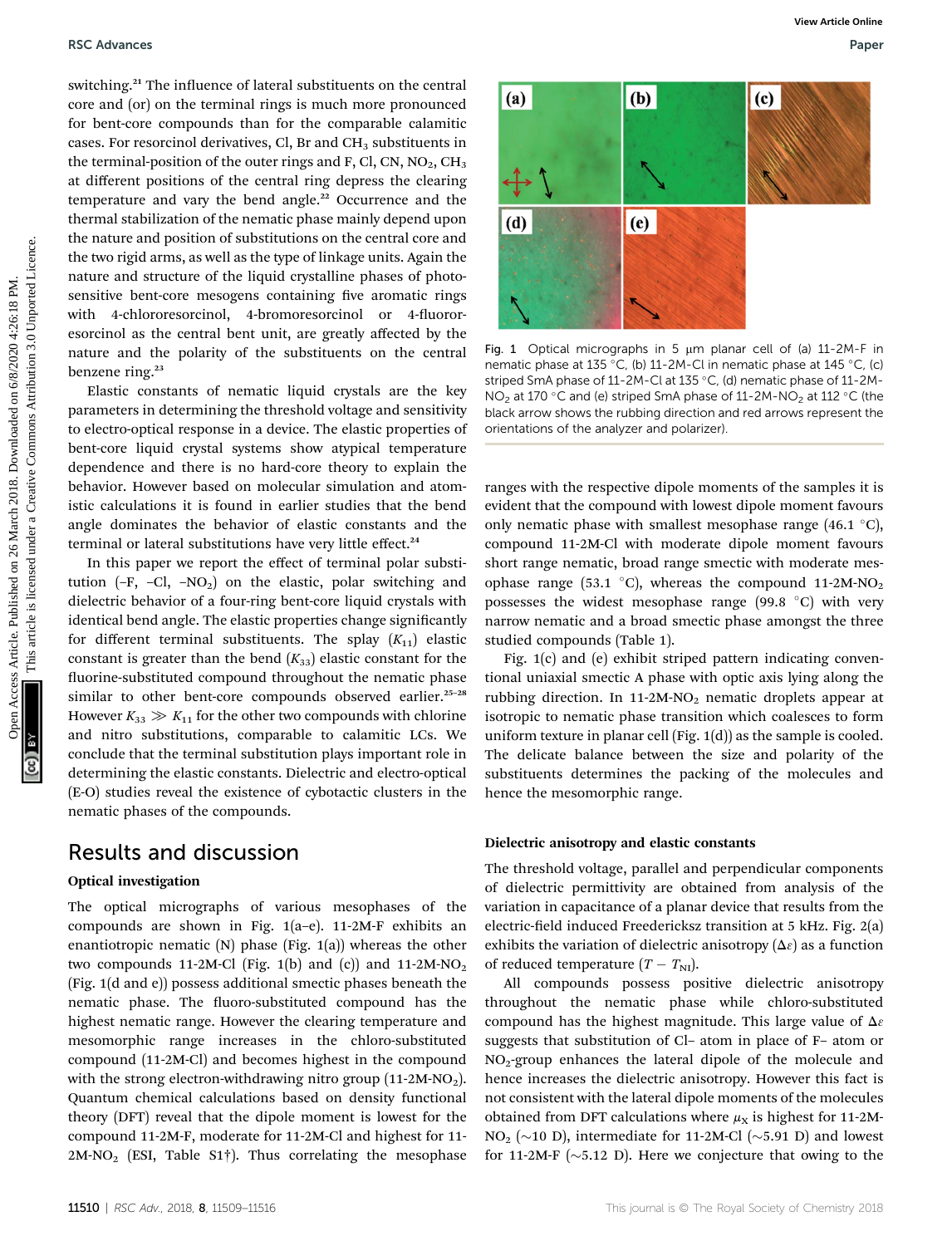Table 1 Phase transition temperatures (°C) and liquid crystalline phase thermal range of the compounds 11-2M-F, 11-2M-Cl and 11-2M-NO<sub>2</sub> recorded for second heating (first row) and second cooling (second row) cycles at 5 °C min<sup>-1</sup> from DSC and confirmed by polarized optical microscopy. The enthalpies (ΔH in kJ mol $^{-1}$ ) and entropies (ΔS in J mol $^{-1}$  K $^{-1}$ ) respectively are presented in parentheses.  $n$  represent the number of methylene units in the end alkyloxy chains



high dipole moment of  $11-2M-NO<sub>2</sub>$ , the molecules tend to organize in an anti-parallel fashion to form a dimer and thus minimize the free volume and resultant dipole moment of the bulk system. We have calculated the binding energies of the most probable dimer conformations of 11-2M-F, 11-2M-Cl and 11-2M-NO2 via structure optimization using DFT calculation, and found that the binding energy is highest for  $11-2M-NO<sub>2</sub>$ (ESI, Table S3 $\dagger$ ). Hence among the three compounds 11-2M-NO<sub>2</sub> endorses the most strong dipole–dipole interaction in an antiparallel molecular arrangement to provide the stability of dimeric arrangement with respect to temperature in the respective mesophases. This antiparallel arrangement of 11-2M-NO2 molecules reduces the parallel component of permittivity  $(\varepsilon_{\parallel})$  significantly and consequently  $\Delta \varepsilon$  becomes small. On the other hand the binding energy for formation of dimers in the



Fig. 2 Variation of (a) dielectric anisotropy ( $\Delta \varepsilon = \varepsilon_{\parallel} - \varepsilon_{\perp}$ ), (b) threshold voltage ( $V_{\text{th}}$ ), (c) splay elastic constant ( $K_{11}$ ) and (d) bend ( $K_{33}$ ) elastic constant as a function of reduced temperature  $(T - T_{\text{NI}})$ . The error bar corresponds to 5% experimental error.

chlorinated and fluorinated compound is relatively small and has fewer tendencies to form dimers. Hence 11-2M-Cl possesses the highest value of lateral dipole moment in the nematic mesophase.

The magnitude of  $\Delta \varepsilon$  of 11-2M-Cl enhances with decreasing temperature similar to typical calamitic NLCs, but tends to decrease slightly near nematic-smectic transition temperature  $(T_{\text{SN}})^{15,36}$  For 11-2M-F,  $\Delta \varepsilon$  decreases as the sample is cooled from isotropic phase. This non-monotonous behavior of  $\Delta \varepsilon$  can be explained by the decreasing nature of  $\varepsilon_{\parallel}$  owing to increasing size of cybotactic clusters. Among these smectic-like clusters the inter-molecular separation within the smectic layers is much smaller than that in the direction perpendicular to the layers. Hence the molecules within a smectic layers have tendency of arranging in antiparallel manner. This reduces the parallel component of dielectric permittivity while the perpendicular component increases as all the dipole moments along the bow axis line up in the same direction.<sup>37</sup> Similar arguments can explain the small decreasing behavior of  $\Delta \varepsilon$  on cooling for narrow nematic range of  $11\n-2M-NO<sub>2</sub>$ . Jang et al. observed significant changes in dielectric anisotropy in three bent-core nematic liquid crystals having the same core but with different chain length at terminal position. The molecule with short tail exhibited sign reversal of  $\Delta \varepsilon$  whereas the longest molecule revealed negative dielectric anisotropy in the entire nematic phase. Thus modifications at terminal position of bentcore molecules influences the dielectric anisotropy of the medium significantly.

Threshold voltage is greatly influenced by the dielectric anisotropy of the system which determines the interaction strength of the molecules with applied electric field. The dependence of  $V_{\text{th}}$  on reduced temperature for all compounds is shown in Fig. 2(b). At a common temperature  $T - T_{\text{NI}} = -4$  °C,  $V_{\text{th}}$  is highest for 11-2M-NO<sub>2</sub>  $\sim$ 4.5 V, while it is lowest for 11-2M-Cl  $\sim$ 1.3 V (Table 2).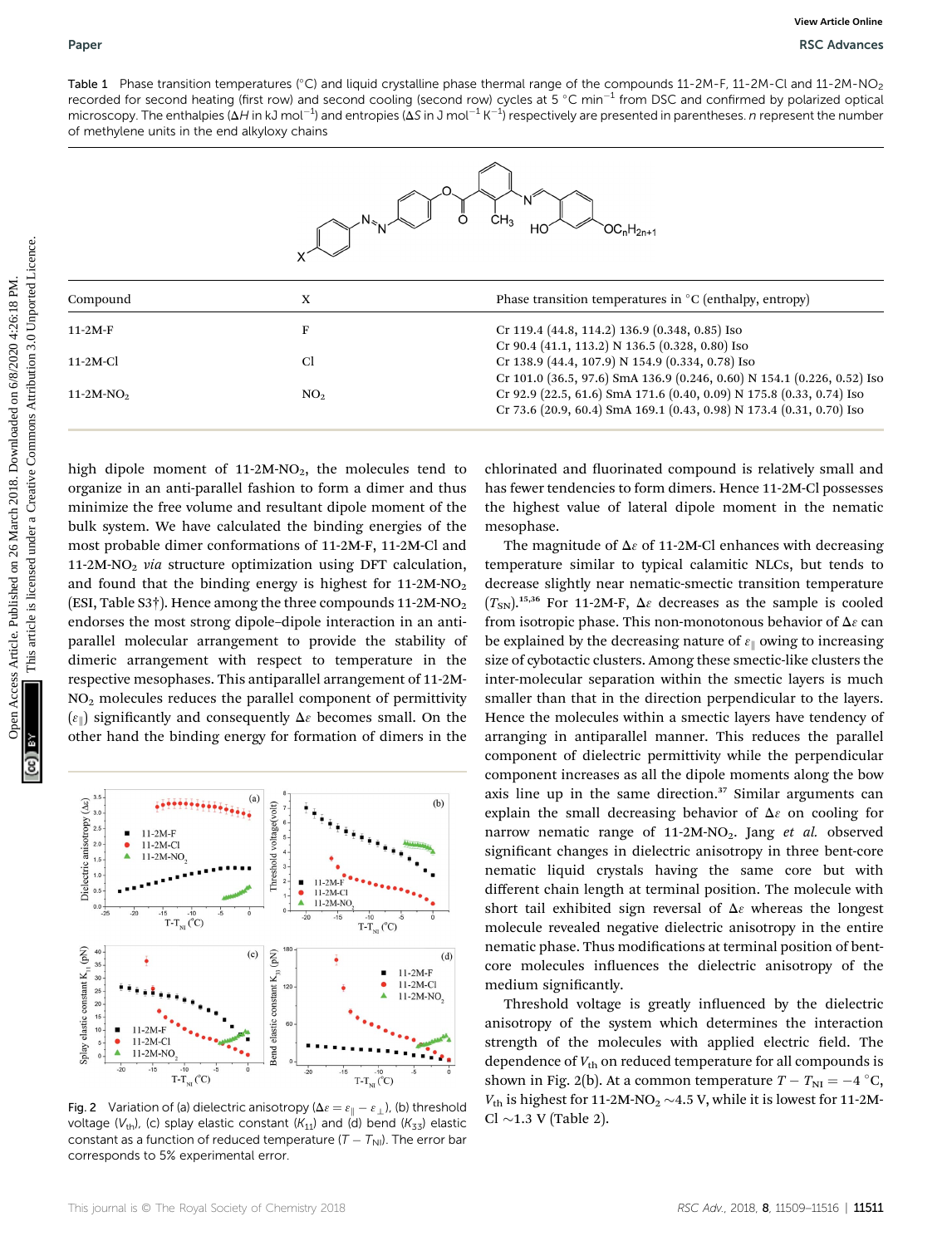Table 2 Dielectric anisotropy, threshold voltage and elastic parameters for compounds 11-2M-F, 11-2M-Cl and 11-2M-NO<sub>2</sub>

| Compounds   | Δε  | $V_{\text{th}}$ (V $\mu$ m <sup>-1</sup> ) | $K_{11}$ (pN) | $K_{33}$ (pN) |
|-------------|-----|--------------------------------------------|---------------|---------------|
| $11-2M-F$   | 1.2 | 3.6                                        | 14.4          | 9.3           |
| $11-2M$ -Cl | 3.1 | 1.3                                        | 4.8           | 27.3          |
| $11-2M-NO2$ | 0.3 | 4.5                                        | 5.3           | 26.1          |

To understand the elastic properties of the compounds splay  $(K_{11})$  and bend  $(K_{33})$  elastic constants are plotted separately in Fig. 2(c) and (d).  $K_{11}$  for 11-2M-F varies from  $\sim$  6.5 pN near  $T_{\text{NI}}$  up to a maximum value  $\sim$ 26.6 pN. For the nitro compound  $K_{11}$ decreases continuously on cooling and possess relatively small magnitude (9–4.9 pN). Lee et al. reported similar decrease in splay elastic constant at low temperature side in mixtures of rod-like/bent-core LCs and the effect was pronounced when higher percentage of bent-core molecules are added.<sup>42</sup> On the contrary, the compound 11-2M-Cl exhibits typical linear increasing behaviour of  $K_{11}$  upon cooling as observed in a number of oxadiazole based bent-core materials.<sup>24,27</sup> It takes the value 0.6 pN close to  $T_{\text{NI}}$  and increases continuously up to 17.5 pN at  $T - T_{\text{NI}} = -14$  °C and then diverges near nematicsmectic transition. Fig. 2(d) exhibits the behavior of  $K_{33}$  which is generally expected to increase on cooling.9,24,28 The bend elastic constant is lowest for 11-2M-F and increases (2.4–24.7 pN) up on cooling. The highest magnitude  $(3.1-163.5 \text{ pN})$  of  $K_{33}$ is observed for 11-2M-Cl which increases sharply on reducing temperature followed by a divergence at the end near  $T_{SN}$ . 11- $2M-NO<sub>2</sub>$  displays non-monotonous variation of  $K<sub>33</sub>$  over temperature.  $K_{33}$  first increases and then decreases as the sample is cooled from its isotropic temperature. For such reduction of  $K_{33}$  at the low temperature region of nematic phase is important with respect to formation of twist-bend nematic phases.<sup>38</sup> To present a clear view of the elastic behavior the values of  $\Delta \varepsilon$ ,  $V_{th}$ ,  $K_{11}$  and  $K_{33}$  for all the samples at  $T - T_{NI} =$  $-4$  °C is shown in Table 2 for comparison.

The ratio of splay to bend elastic constant  $(K_{11}/K_{33})$  is <1 for the compounds 11-2M-Cl and 11-2M-NO<sub>2</sub>. For 11-2M-Cl,  $K_{11}/K_{33}$  varies from  $\sim$ 0.19 near  $T_{\text{NI}}$  to  $\sim$ 0.17 at  $T - T_{\text{NI}} = -5$  °C and again rises to  $\sim$ 0.22 near nematic to smectic transition. In 11-2M-NO<sub>2</sub>,  $K_{11}/K_{33}$ varies between  $\sim 0.2$ –0.26 over the nematic range. On the contrary  $K_{11}/K_{33}$  is >1 at all temperatures for 11-2M-F and varies from  $\sim$  2.63 near  $T_{\text{NI}}$  to  $\sim$ 1.03 at near nematic to crystal transition. In low molecular mass rigid-rod-like liquid crystals, it is both theoretically predicted and experimentally established that bend elastic constant is much higher than splay elastic constant, *i.e.*,  $K_{11}/K_{33}$  is  $\leq$ 1.<sup>39</sup> However most of the BCNs reported so far exhibit  $K_{11}/K_{33}$  is  $>1$ . Kundu *et al.* observed for the first time in a mixture of rod-like and bent-core molecules that  $K_{11}/K_{33}$  < 1 for pure rod-like LC but the scenario gets opposite  $(K_{11}/K_{33} \text{ is } >1)$  after bent-core molecules are added.<sup>15</sup> Sathyanarayana *et al.* found  $K_{11}/K_{33} \sim$  1.42 near  $T_{\rm NI}$ then increases to 2.5 at  $T - T_{\text{NI}} = -45$  °C followed by a decrease owing to pretransitional divergence of  $K_{33}$ <sup>25</sup> Tadapatri et al. observed  $K_{11}/K_{33} > 1$  at all temperatures for a cyanoresorcinolbased five-ring bent-core LC.<sup>28</sup> Majumdar et al. reported  $K_{11}/K_{33}$  $\sim$  3.5 at  $T - T_{\text{NI}} = -12$  °C and attributed the softening of  $K_{11}$  as

compared to  $K_{33}$  to formation of cybotactic clusters.<sup>26</sup> Kaur *et al.* obtained  $K_{11}/K_{33}$  between 2.5 near TNI to 1.25 at  $T - T_{\text{NI}} =$  $-55$  °C.<sup>27</sup> In contrast, only few bent-core nematics are there with  $K_{11}/K_{33}$  < 1 similar to calamitic liquid crystals.<sup>24,40</sup>

In summary  $K_{11} > K_{33}$  for 11-2M-F at all temperatures as observed for most BCNs, but for the other two compounds  $K_{33}$  >  $K_{11}$  similar to rod-like LCs. In a thiadiazole based bentcore nematic, bend elastic constant was found to be greater than splay elastic constant and the effect was attributed to extended bend angle  $(164^{\circ})$ .<sup>24(b)</sup> On the other hand, the bentcore oxadiazole compounds which exhibit typical elastic behavior  $(K_{11} > K_{33})$  of bent-core systems possess bend angle  $\sim$ 140 $^{\circ}$ .<sup>41</sup> The studies suggested that, not the lateral or terminal chains but the bend angle dominates the elastic behavior of the bent-core systems.<sup>24</sup> Salamon et al. reported another thiadiazole based BCN with  $K_{33} > K_{11}$  and the non-BCN behavior was assigned to the four alkyl chains connected to intermediate core rings which act like soft spacers between molecules and prevents close polar packing.<sup>41</sup> However in our case the bend angle is identical  $(\sim 146^\circ)$  for all the compounds<sup>29,30</sup> and hence it cannot be the dominant parameter in governing the elastic constants. Also the molecules do not have any lateral alkyl chains which may prohibit formation of polar clusters. In fact 11-2M-Cl shows polar response in nematic phase which is related to the switching of the cybotactic clusters. Quantum chemical calculations suggest that the polarizability and dipole moment components change significantly after terminal polar substitution (ESI, Tables S1 and S3†) and this in turn is expected to alter the inter- and intramolecular interactions. Since elasticity originates from molecular interactions, it is evident that the terminal substitution plays important role in determining the elastic properties of the compounds under study. Another possibility that can be considered is the underlying smectic A phase. Both compounds 11-2M-Cl and 11-2M-NO<sub>2</sub>, which show  $K_{33} > K_{11}$ , have smectic A phase that could have influenced the elastic properties of the compounds.<sup>41</sup> The chlorinated compound shows strong pretransitional divergence for  $K_{11}$  and  $K_{33}$  similar to earlier report on a hockey-stick shaped molecule with low lying SmA phase.<sup>13</sup> **PSC** Advances **Conserting.** Traditional conserting articles. Published on 26 March 2018. The consertion of  $\frac{1}{2}$  Creative Conserting and Conserting are conserted under the compound  $\frac{1}{2}$  Creative Commons Article

#### Spontaneous polarization

Spontaneous polarization is measured in two compounds 11- 2M-F and 11-2M-Cl in entire nematic and smectic phase. A prominent current peak per half cycle of the applied triangular voltage was observed for 11-2M-F in the entire nematic phase (Fig. 3(a) and (b)). The broad peak indicates the overlapping of two peaks of different origin and hence implies antiferroelectric ordering. The peak at left which becomes prominent at lower temperature must have polar origin whereas the other one may have both polar and ionic origin. The other compound 11-2M-Cl does not possess any prominent peak instead a small bump on the applied voltage arm is observed (Fig.  $3(c)$  and (d)). The area under the current response peak is proportional to spontaneous polarization  $(P<sub>S</sub>)$  and its temperature dependence is shown in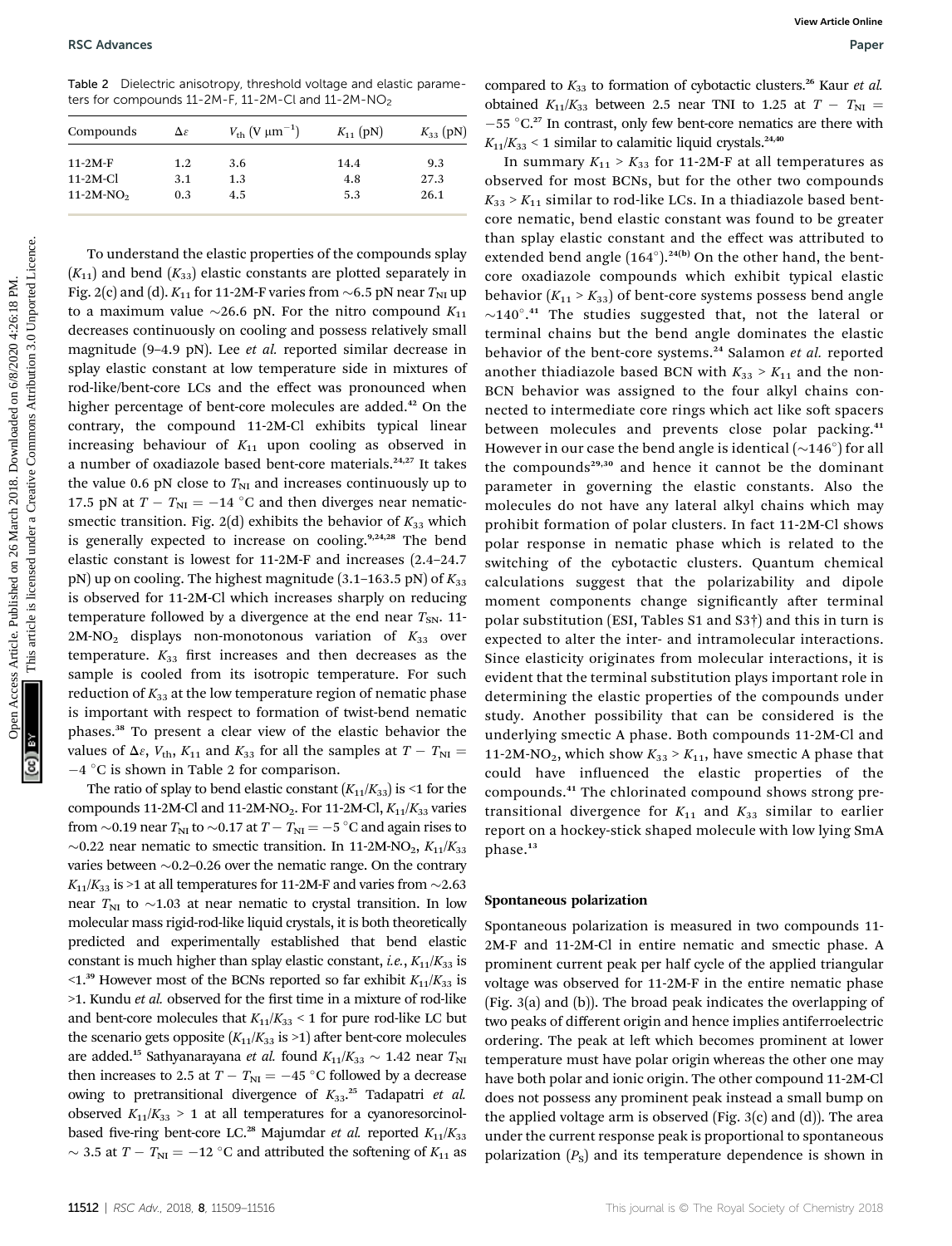

Fig. 3 Investigation of current response applying triangular wave voltage 20 V<sub>PP  $\mu$ m $^{-1}$ , 10 Hz for (a) 11-2M-F at 120 °C; (b) 11-2M-F at</sub> different temperatures; (c) 11-2M-Cl at 130 °C; (d) 11-2M-Cl at different temperatures; (e) temperature dependence of spontaneous polarization for 11-2M-F and 11-2M-Cl and (f) voltage variation of spontaneous polarization for 11-2M-F and 11-2M-Cl.

Fig. 3(e). The observation of spontaneous polarization in nematic phase of 11-2M-F is attributed to the switching of the cybotactic clusters. As the sample is cooled from isotropic, spontaneous polarization  $(P<sub>S</sub>)$  decreases from the highest saturated value 222 nC cm<sup>-2</sup> to the lowest value 131 nC cm<sup>-2</sup> near N–Cr transition. The observed behavior can be attributed to participation of less number of clusters in switching mechanism at lower temperature due to strong increase in viscosity. For the material 11-2M-Cl, in the isotropic phase  $P<sub>S</sub>$  is almost constant and has very low magnitude ( $\sim$ 38 nC cm<sup>-2</sup>). As the sample is cooled  $P<sub>S</sub>$  increases through the nematic phase and also in the underlying SmA phase and takes the maximum value 127 nC cm $^{-2}$ . The voltage variation shows typical enhancement of  $P<sub>S</sub>$  upon increasing magnitude of applied voltage (Fig. 3(f)) and subsequent saturation of the value confirming the polar origin of the current peaks. The spontaneous polarization shows opposite temperature dependence for the fluoro- and chloro-substituents.  $P_S$  of the compound 11-2M-F decreases on cooling. Similar atypical trend has been observed in its lower homologue 6-2M-F<sup>31</sup> and 7-2M-F<sup>32</sup> with no underlying smectic phase. However in its higher homologue 16-2M-F with low temperature smectic A phase,  $P<sub>S</sub>$  increases on cooling in the nematic and SmA phase. Similar conflicting behaviour of  $P<sub>S</sub>$  has

also been observed in nematic phase of lower and higher homologues of the chlorinated compounds 6-2M-Cl (Cr 88.5 N 165.5 Iso)<sup>31</sup> and 11-2M-Cl with low lying SmA phase. Hence it is evident that underlying smectic phase influences the nature of temperature dependence of  $P<sub>S</sub>$  of the compounds. The nitro compound does not show any polar switching peak in any mesophases (ESI, Fig. S2†).

#### Dielectric spectroscopy

Dielectric spectroscopy revealed information about the molecular relaxation processes in the compounds. A typical dielectric spectra of 11-2M-F shows two peaks in the entire nematic range (Fig. 4(a)) as observed earlier for its lower homologues ( $n = 6$ , 7).31,32 The high frequency (2 MHz) peak P2 corresponds to a molecular mode occurring due to rotation of the molecules along their long axes whereas other peak P1 appears at extremely low frequency (50 Hz) range where the polarization peak appears in E-O studies. P1 is collective mode and appears as a result of cooperative movement of the molecules in cybotactic clusters. This kind of peak has been observed earlier in other bent-core nematic possessing cybotactic clusters.<sup>33</sup> In 11-2M-Cl similar relaxation peaks are present in the nematic and smectic phases (Fig. 4(a)), however the peak at left is at relatively higher frequency ( $\sim$ 250 Hz) indicating lower viscosity of the material. The dielectric strengths  $(\delta \varepsilon)$  and relaxation frequencies  $(f_R)$  of the peaks are obtained by fitting the dielectric spectra with Havriliak–Negami fitting function<sup>34</sup> and their temperature dependence are shown in Fig. 4(b). Both  $\delta \varepsilon$  and  $f_R$  of peak P1' decreases upon cooling owing to increase in viscosity and subsequent difficulties in movement of cybotactic clusters. For the high frequency peak P2',  $\delta \varepsilon$  increases abruptly as the sample is cooled from isotropic to smectic phase via nematic phase and finally gets saturated whereas  $f<sub>R</sub>$  decreases continuously on cooling. To ascertain the collective nature of the low frequency mode we employed bias voltage. The dielectric strength decreases with increasing bias voltage and suppressed at 20 V (Fig. 4(c)). Relaxation frequency remains constant up to 10 V and then increases rapidly. The dielectric behavior of 11-2M- $NO<sub>2</sub>$  is shown in Fig. 4(d).

### Experimental

The bent-core compounds 11-2M-F, 11-2M-Cl and 11-2M-NO<sub>2</sub> are synthesized following a very simple and straightforward methodology of the standard procedures described elsewhere.<sup>29,30</sup> The unsymmetrical four-ring molecules possess an alkoxy chain attached at only one end of the bent-core molecule, while the other arm ends with a highly polar fluoro/chloro/nitro substituent. The end polar substituent in one of the arms contributes a large dipole moment. The thermal behavior of the compounds i.e. transition temperatures, and associated transition enthalpies were investigated using a differential scanning calorimeter and are shown in Table 1. For further confirmation of the phase transition temperature we used polarized optical microscopy using a Leica DMLP microscope.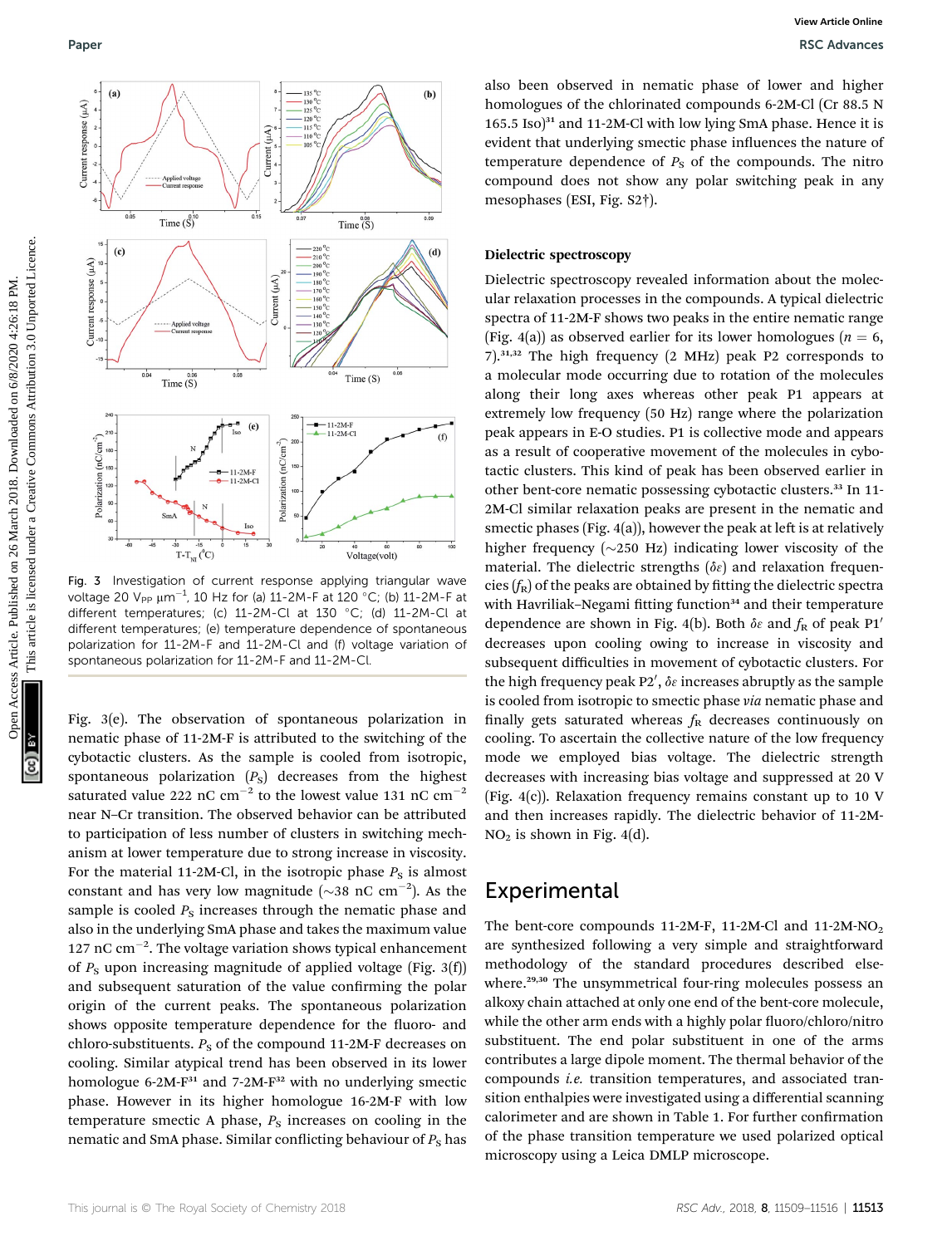

Fig. 4 (a) Dielectric spectra at 130 °C of the compounds 11-2M-F, 11-2M-Cl and 11-2M-NO<sub>2</sub>; (b) temperature dependence of dielectric strength ( $\delta\varepsilon$ ) and relaxation frequency ( $f_{\sf R}$ ) of peak P1' and P2' (inset) of 11-2M-Cl, (c) effect of bias voltage on  $\delta\varepsilon$  and  $f_{\sf R}$  of P1', (d) temperature dependence of dielectric strength ( $\delta \varepsilon$ ) and relaxation frequency ( $f_R$ ) of peak P1<sup>n</sup> and P2<sup>n</sup> (inset) of 11-2M-NO<sub>2</sub>.

All dielectric and electro-optic measurements were carried out using planar cells of thickness  $5 \mu m$  (Instec Inc. USA) and  $4$ mm (EHC Japan) with antiparallel alignment. The temperature of the cells are controlled precisely  $(\pm 0.1 \degree C)$  using Instec HCS-302 hot stage. The cells are filled by capillary action at temperature well above the nematic–isotropic transition temperature of the compounds.

The dielectric anisotropy was measured as a function of temperature in the entire nematic range using an impedance gain analyzer E4990A (Keysight technologies) at frequency 5 kHz. Electric field-induced Freedericksz transition was employed to measure the voltage dependence of capacitance  $(C-V)$  applying bias voltage with ac superposition (1 V, 5 kHz) for eliminating the ionic contribution in 4  $\mu$ m cells (EHC, Japan). The applied voltage was sufficient to reorient the molecules. The bias voltage was ramped from 0 to 30 V in 0.1 V step. At low voltages below threshold, LC molecules were aligned along the rubbing direction  $i.e.$  perpendicular to the applied electric field direction. The resultant capacitance and dielectric permittivity measured at this planar geometry are denoted as  $C_{\perp}$  and  $\varepsilon_{\perp}$ . The parallel components ( $C_{\parallel}$  and  $\varepsilon_{\parallel}$ ) were measured by extrapolating the voltage dependency of capacitance in the high voltage range (20–30 V) in homeotropic condition where the molecules are oriented parallel to the electric field direction. The dielectric anisotropy is calculated as  $\Delta \varepsilon = \varepsilon_{\parallel} - \varepsilon_{\perp}$ .

The splay  $(K_{11})$  elastic constant is obtained by measuring the Freedericksz threshold  $(V_{\text{th}})$ , using the formula

$$
K_{11} = \frac{\varepsilon_0 \Delta \varepsilon V_{\text{th}}^2}{\pi^2} \tag{1}
$$

Freedericksz threshold was determined optically by monitoring the transmitted light intensity of a He–Ne laser ( $\lambda = 632.8$  nm) from the planar cell of thickness  $4 \mu m$  as a function of applied voltage.

Following Uchida's approach,<sup>35</sup> bend  $(K_{33})$  elastic constants is extracted by fitting the experimental data well above  $V_{th}$  with the expression:

$$
\frac{C - C_{\perp}}{C_{\parallel} - C_{\perp}} = 1 - \frac{2}{\pi} \sqrt{1 + \xi} \frac{V_{\text{th}}}{V} \int_0^1 \sqrt{\frac{(1 + \kappa x^2)}{(1 + \xi x^2)}} \, \mathrm{d}x \tag{2}
$$

where  $\xi = \frac{\varepsilon_{\parallel}}{\varepsilon_{\perp}} - 1$  and  $\kappa = \frac{\kappa_{33}}{\kappa_{11}} - 1$ .

Spontaneous polarization was measured using triangular wave method in a 5  $\mu$ m planar cell. HP 33120A signal generator (Hewlett Packard), an F10A voltage amplifier (FLC Electronics, Sweden) and a DL1620 oscilloscope (Yokogawa, Nakacho, Musahino, Tokyo, Japan) were employed for the measurement. Dielectric spectroscopy was done using the impedance gain analyzer E4990A (Keysight technologies), in the frequency range 20 Hz to 10 MHz.

## **Conclusions**

In this paper we describe the influence of terminal  $-F$ ,  $-Cl$  and  $-NO<sub>2</sub>$  substitution on the elastic, dielectric and polar switching properties of four-ring bent-core liquid crystals. Dielectric anisotropy is highest for the compound 11-2M-Cl and exhibits normal temperature dependence whereas the other two compounds show unusual behavior on cooling. Dielectric anisotropy is positive for all the compounds and the non-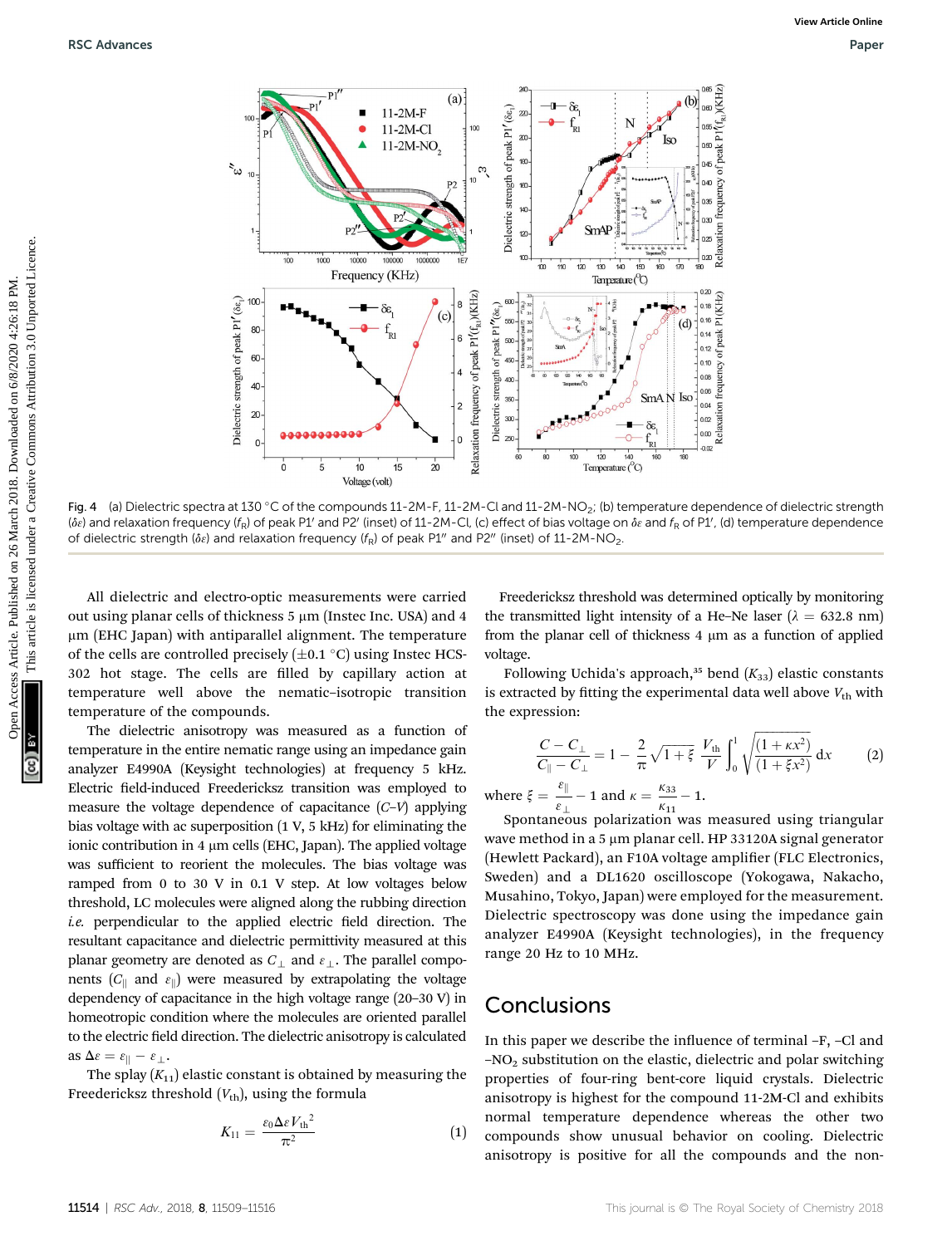monotonous temperature dependence can be attributed to the formation of cybotactic clusters. For the compound 11-2M-F,  $K_{11} > K_{33}$  as observed in most BCNs, while  $K_{33} > K_{11}$  for the other two compounds. Our conclusion is, not the bend angle but the conformational change of the molecules resulting from terminal substitution is the dominant factor in determining the elastic constants. Also the compounds which exhibit calamitic like behaviour of the elastic constants  $(K_{33} > K_{11})$  both have underlying SmA phase. Hence the low lying smectic phase may have influence on the elastic properties of the compounds. Pretransitional divergence is observed for both splay and bend elastic constants in one of the compounds, 11-2M-Cl, near nematic-smectic A transition. Dielectric spectroscopy reveals a low frequency peak in the nematic phase for all compounds corresponding to short-scale cybotactic clusters. The collective nature of this peak is determined applying bias voltage. E-O studies reveal prominent current peak per half cycle of the applied triangular voltage for the fluorine and chlorine substituted compounds. Spontaneous polarization increases on cooling and becomes highest in the smectic A phase for 11-2M-Cl whereas it show opposite behavior for 11-2M-F. This con flicting temperature dependence of  $P<sub>S</sub>$  is linked with the underlying smectic phase. In summary the terminal polar substitution plays important role in determining the elastic, dielectric and E-O properties and packing of four-ring bent-core molecules with identical bend angles. Paper Wave contents are presented on 26 March 2018. The method on 26 March 2018. Contents Articles. Now the component of contents are the common and the common of the common and the common and the common and the common and

## Conflicts of interest

There are no conflicts to declare.

## Acknowledgements

SG is grateful to the Department of Science and Technology, India for supporting this work under INSPIRE Faculty Award (IFA-13, PH-60) scheme. ST acknowledges Assam University Central Instrumentation Facility and UGC-NET fellowship.

## References

- 1 T. Niori, T. Sekine, J. Watanabe, T. Furukawa and H. Takezoe, J. Mater. Chem., 1996, 6, 1231.
- 2 R. A. Reddy and C. Tschierske, J. Mater. Chem., 2006, 16, 907.
- 3 J. Etxebarria and M. B. Ros, J. Mater. Chem., 2008, 18, 2919.
- 4 G. Pelzl, M. W. Schröder, U. Dunemann, S. Diele, W. Weissflog, C. Jones, D. Coleman, N. A. Clark, R. Stannarius, J. Li and B. Das, J. Mater. Chem., 2004, 14, 2492.
- 5 V. Kozmík, M. Horčic, J. Svoboda, V. Novotná and D. Pociecha, Liq. Cryst., 2012, 39, 943.
- 6 D. R. Link, G. Natale, R. Shao, J. E. Maclennan, N. A. Clark, E. Körblova and D. M. Walba, Science, 1997, 278, 1924.
- 7 J. Harden, B. Mbanga, N. Eber, K. Fodor-Csorba, S. Sprunt, J. T. Gleeson and A. Jakli, Phys. Rev. Lett., 2006, 97, 157802.
- 8 O. Francescangeli, V. Stanic, S. I. Torgova, A. Strigazzi,
- N. Scaramuzza, C. Ferrero, I. P. Dolbnya, T. M. Weiss,

R. Berardi, L. Muccioli, S. Orlandi and C. Zannoni, Adv. Funct. Mater., 2009, 19, 2592.

- 9 N. Avci, V. Borshch, D. D. Sarkar, R. Deb, G. Venkatesh, T. Turiv, S. V. Shiyanovskii, N. V. S. Rao and O. D. Lavrentovich, Soft Matter, 2013, 9, 1066.
- 10 C. Keith, A. Lehmann, U. Baumeister, M. Prehm and C. Tschierske, Soft Matter, 2010, 6, 1704.
- 11 H. Takezoe and Y. Takanishi, Jpn. J. Appl. Phys., 2006, 45, 597.
- 12 C. Tschierske and G. Dantlgraber, Pramana, 2003, 61, 455.
- 13 (a) P. Sathyanarayana, B. K. Sadashiva and S. Dhara,  $Soft$ Matter, 2011, 7, 8556; (b) P. Sathyanarayana, S. Radhika, B. K. Sadashiva and S. Dhara, Soft Matter, 2012, 8, 2322.
- 14 T. Otani, F. Araoka, K. Ishikawa and H. Takezoe, J. Am. Chem. Soc., 2009, 131, 12368.
- 15 B. Kundu, R. Pratibha and N. V. Madhusudana, Phys. Rev. Lett., 2007, 99, 247802.
- 16 H. K. Bisoyi and S. Kumar, Chem. Soc. Rev., 2011, 40, 306.
- 17 S. Turlapati, R. K. Khan, P. R. Ramesh, J. Shamanna, S. Ghosh and N. V. S. Rao, Liq. Cryst., 2016, 44, 784.
- 18 R. K. Khan, S. Turlapati, N. V. S. Rao and S. Ghosh, J. Mol. Liq., 2017, 225, 328.
- 19 W. Weissflog, H. Nádasi, U. Dunemann, G. Pelzl, S. Diele, A. Eremin and H. Kresse, J. Mater. Chem., 2001, 11, 2748.
- 20 F. Speetjens, J. Lindborg, T. Tauscher, N. LaFemina, J. Nguyen, E. T. Samulski, F. Vita, O. Francescangeli and E. Scharrer, J. Mater. Chem., 2012, 22, 22558.
- 21 I. Wirth, S. Diele, A. Eremin, G. Pelzl, S. Grande, L. Kovalenko, N. Pancenko and W. Weissflog, J. Mater. Chem., 2001, 11, 1642.
- 22 U. Dunemann, M. W. Schröder, R. A. Reddy, G. Pelzl, S. Diele and W. Weissflog, J. Mater. Chem., 2005, 15, 4051.
- 23 M. Mathews, S. Kang, S. Kumar and Q. Li, Liq. Cryst., 2011, 38, 31.
- 24 (a) S. Kaur, H. Liu, J. Addis, C. Greco, A. Ferrarini, V. Görtz, J. W. Goodby and H. F. Gleeson, J. Mater. Chem. C, 2013, 1, 6667; (b) S. Kaur, L. Tian, H. Liu, C. Greco, A. Ferrarini, J. Seltmann, M. Lehmann and H. F. Gleeson, J. Mater. Chem. C, 2013, 1, 2416.
- 25 P. Sathyanarayana, M. Mathew, Q. Li, V. S. S. Sastry, B. Kundu, K. V. Le, H. Takezoe and S. Dhara, Phys. Rev. E: Stat., Nonlinear, Soft Matter Phys., 2010, 81, 010702 (R).
- 26 M. Majumdar, P. Salamon, A. Jakli, J. T. Gleeson and S. Sprunt, Phys. Rev. E: Stat., Nonlinear, Soft Matter Phys., 2011, 83, 031701.
- 27 S. Kaur, J. Addis, C. Greco, A. Ferrarini, V. Gortz, J. W. Goodby and H. F. Gleeson, Phys. Rev. E: Stat., Nonlinear, Soft Matter Phys., 2012, 86, 041703.
- 28 P. Tadapatri, U. S. Hiremath, C. V. Yelamaggad and K. S. Krishnamurthy, J. Phys. Chem. B, 2010, 114, 1745.
- 29 S. Debnath, G. Mohiuddin, S. Turlapati, N. Begum, D. D. Sarkar and N. V. S. Rao, Dyes Pigm., 2013, 99, 447.
- 30 N. Begum, S. Turlapati, S. Debnath, G. Mohiuddin, D. D. Sarkar and N. V. S. Rao, Liq. Cryst., 2013, 40, 1105.
- 31 S. Ghosh, N. Begum, S. Turlapati, S. K. Roy, A. K. Das and N. V. S. Rao, J. Mater. Chem. C, 2014, 2, 425.